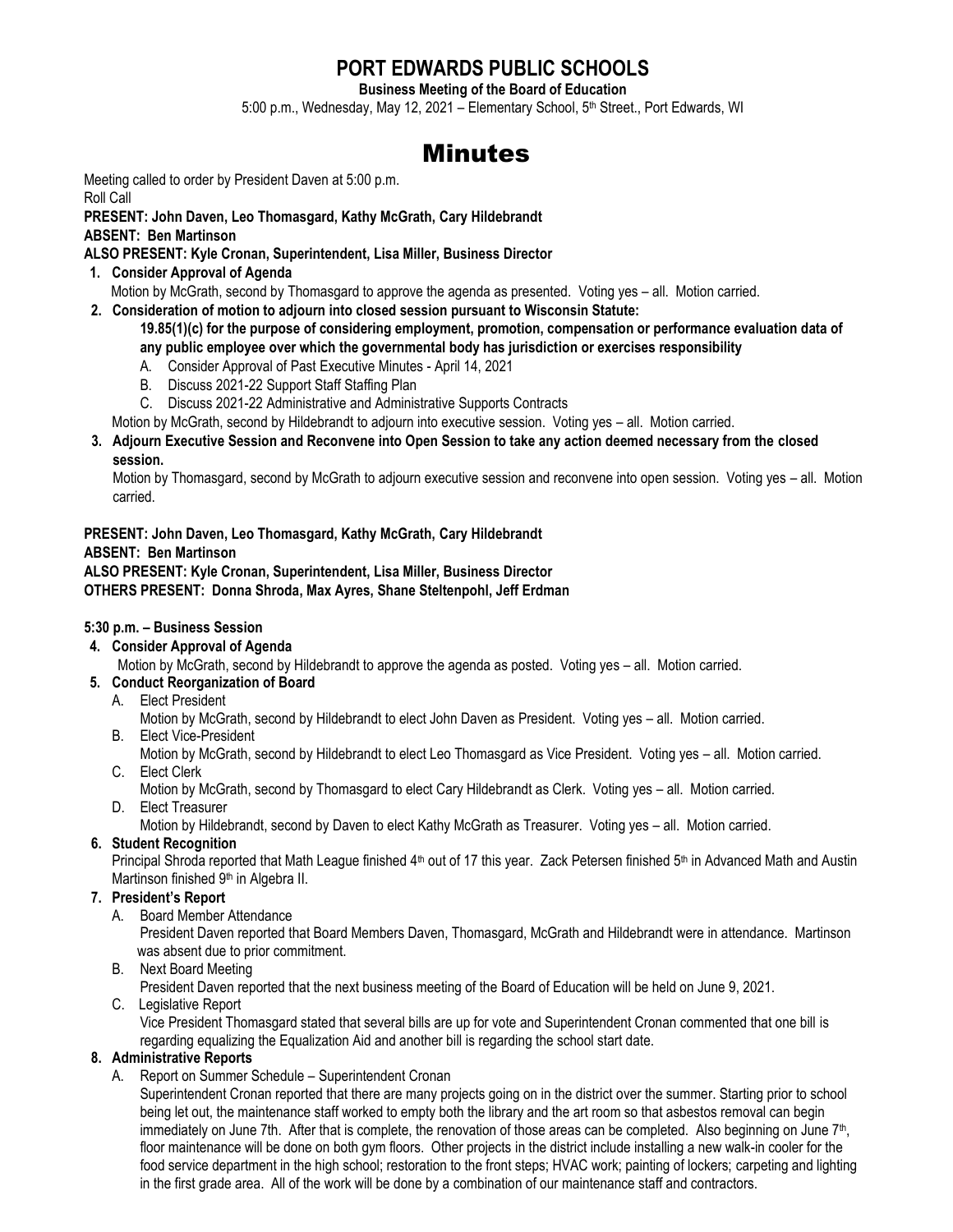- B. Report on 5<sup>th</sup> Grade Elementary Plan Principal Christy Superintendent Cronan reported for Principal Christy. The 3-5 team met and discussed plans for the 21-22 school year. Details were presented as to the arrangements of classes.
- C. Report on Spring Activities Principal Shroda

Principal Shroda reported that spring sports are underway. Due to the shortened season student athletes are playing multiple games in one week. Golf hosted their first home meet at Bull's Eye Country Club. There are 46 high school athletes out for spring sports and 50 middle school athletes participating in athletics. Ms. Shroda thanked Kolo Trucking and Excavating and the maintenance staff for their part in the upgrades to the baseball field. Principal Shroda stated that Prom was held at the Elk's Club and was very successful. Senior Dessert will be held May 19<sup>th</sup> at 6:30 and Graduation will be held outdoors on May 30<sup>th</sup>.

#### **CONSENT AGENDA:**

#### **9. Consider Approval of Minutes of Past Meeting – April 14, 2021**

Motion by Hildebrandt, second by Thomasgard to approve the minutes of the past meeting. Voting yes – Daven, Thomasgard, McGrath, Hildebrandt. Motion carried.

#### **10. Consider Approval of Financial Reports**

- A. Check Summaries........................................ April 1 30, 2021 #31385 - 31481 & 2020001040 – 2020001153 - \$377,369.36
- B. District Revenue Report ............................... April 1 30, 2021
- C. District Expenditures Report ........................ April 1 30, 2021
- D. April Cash Balance Report
- E. April Substitutes Report
- F. Budget Revisions
- G. Consider Approval of Gifts

Business Director reported that Gina Tesnow donated a clarinet to the Band Department.

Motion by Hildebrandt, second by Thomasgard to approve the financial reports as presented. Voting yes – Daven, Thomasgard, McGrath, Hildebrandt. Motion carried.

#### **UNFINISHED BUSINESS**

11. Second Reading of Updated Policies

| POLICY UPDATE |                                                            |
|---------------|------------------------------------------------------------|
| 0100          | <b>DEFINITIONS</b>                                         |
| 0131.1        | <b>BYLAWS AND POLICIES</b>                                 |
| 0143.2        | BOARD MEMBER INFORMATION REQUESTS (New)                    |
| 0144.4        | <b>INDEMNIFICATION</b>                                     |
| 0144.5        | BOARD MEMBER BEHAVIOR AND CODE OF CONDUCT (New)            |
| 0145          | SEXUAL AND OTHER FORMS OF HARASSMENT                       |
| 1211          | WHISTLEBLOWER PROTECTION (New)                             |
| 2411          | SCHOOL COUNSELING AND ACADEMIC AND CAREER PLANNING         |
| 2416          | STUDENT PRIVACY AND PARENTAL ACCESS TO INFORMATION         |
| 2416.01       | PARENTAL/POLICE ACCESS TO LIBRARY INFORMATION (Delete this |
|               | Policy as information added to new proposed policy #2522)  |
| 2430          | DISTRICT-SPONSORED CLUBS AND ACTIVITIES                    |
| 2522          | <b>LIBRARY MEDIA CENTERS</b>                               |
| 3112          | BOARD-STAFF COMMUNICATIONS                                 |
| 4112          |                                                            |
| 3213          | STUDENT SUPERVISION AND WELFARE                            |
| 4213          |                                                            |
| 3531          | UNAUTHORIZED WORK STOPPAGE                                 |
| 4531          |                                                            |
| 5113          | OPEN ENROLLMENT PROGRAM (INTER-DISTRICT)                   |
| 5511          | DRESS AND GROOMING                                         |
| 5517.01       | <b>BULLYING</b>                                            |
| 5540          | THE SCHOOLS AND GOVERNMENTAL AGENCIES                      |
| 5540.01       | INVESTIGATIONS INVOLVING SUSPECTED CHILD ABUSE             |
| 5830          | <b>STUDENT FUNDRAISING</b>                                 |
| 6114          | COST PRINCIPLES - SPENDING FEDERAL FUNDS                   |
| 6325          | PROCUREMENT - FEDERAL GRANTS/FUNDS                         |
| 6605          | <b>CROWDFUNDING</b>                                        |
| 6610          | STUDENT ACTIVITY FUND                                      |
| 7230          | GIFTS, GRANTS, AND BEQUESTS                                |